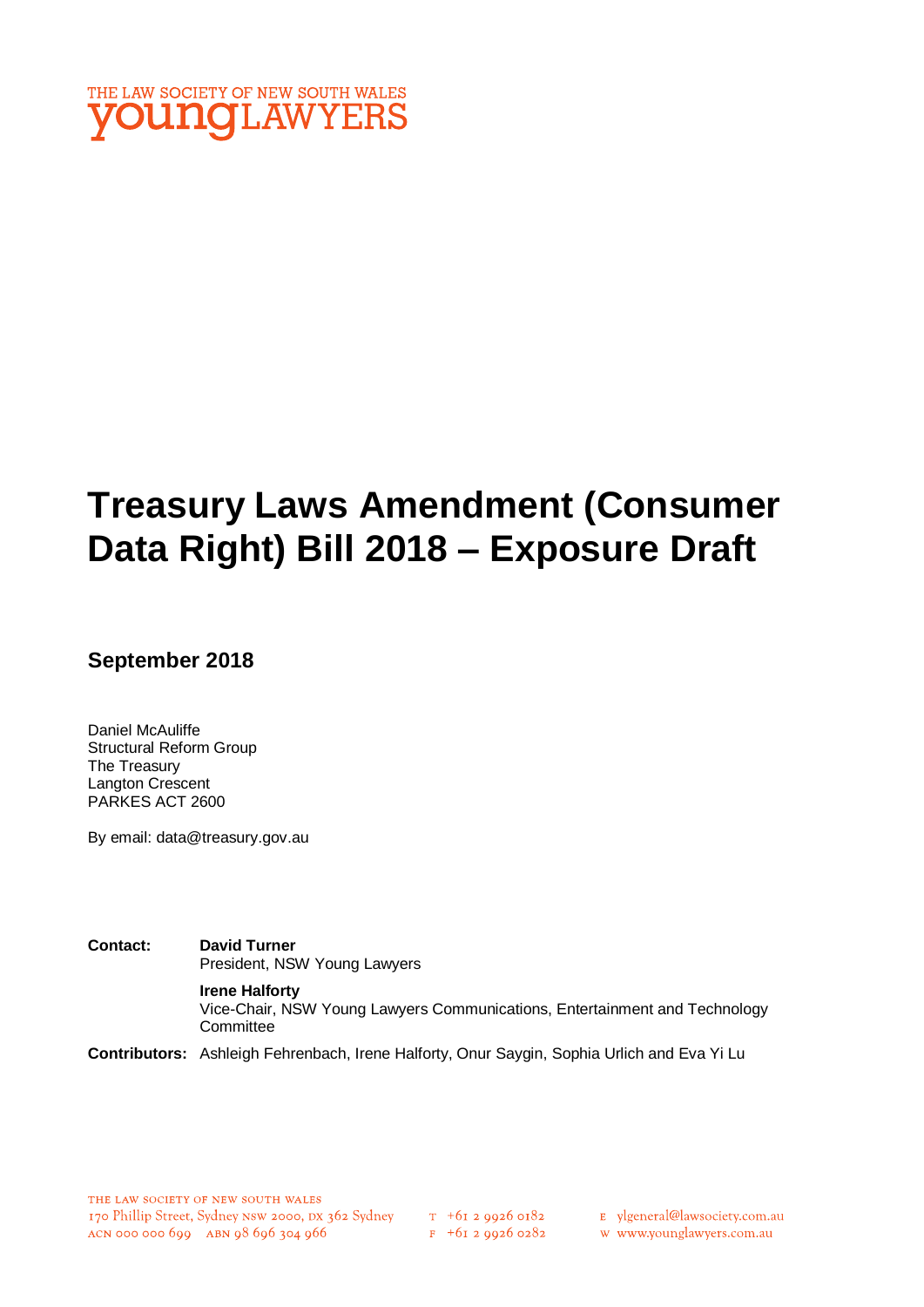### THE LAW SOCIETY OF NEW SOUTH WALES **VOUNGLAWYERS**

NSW Young Lawyers Communications, Entertainment and Technology Law Committee makes the following submission in response to the Treasury Laws Amendment (Consumer Data Right) Bill 2018.

NSW Young Lawyers is a division of The Law Society of New South Wales. NSW Young Lawyers supports practitioners in their professional and career development in numerous ways, including by encouraging active participation in its 15 separate committees, each dedicated to particular areas of practice. Membership is automatic for all NSW lawyers (solicitors and barristers) under 36 years and/or in their first five years of practice, as well as law students. NSW Young Lawyers currently has over 15,000 members.

The Communications, Entertainment and Technology Law Committee (**Committee**) of NSW Young Lawyers aims to serve the interests of lawyers, law students and other members of the community concerned with areas of law relating to information and communication technology (including technology affecting legal practice), intellectual property, advertising and consumer protection, confidential information and privacy, entertainment, and the media. As innovation inevitably challenges custom, the CET Committee promotes forward thinking, particularly about the shape of the law and the legal profession.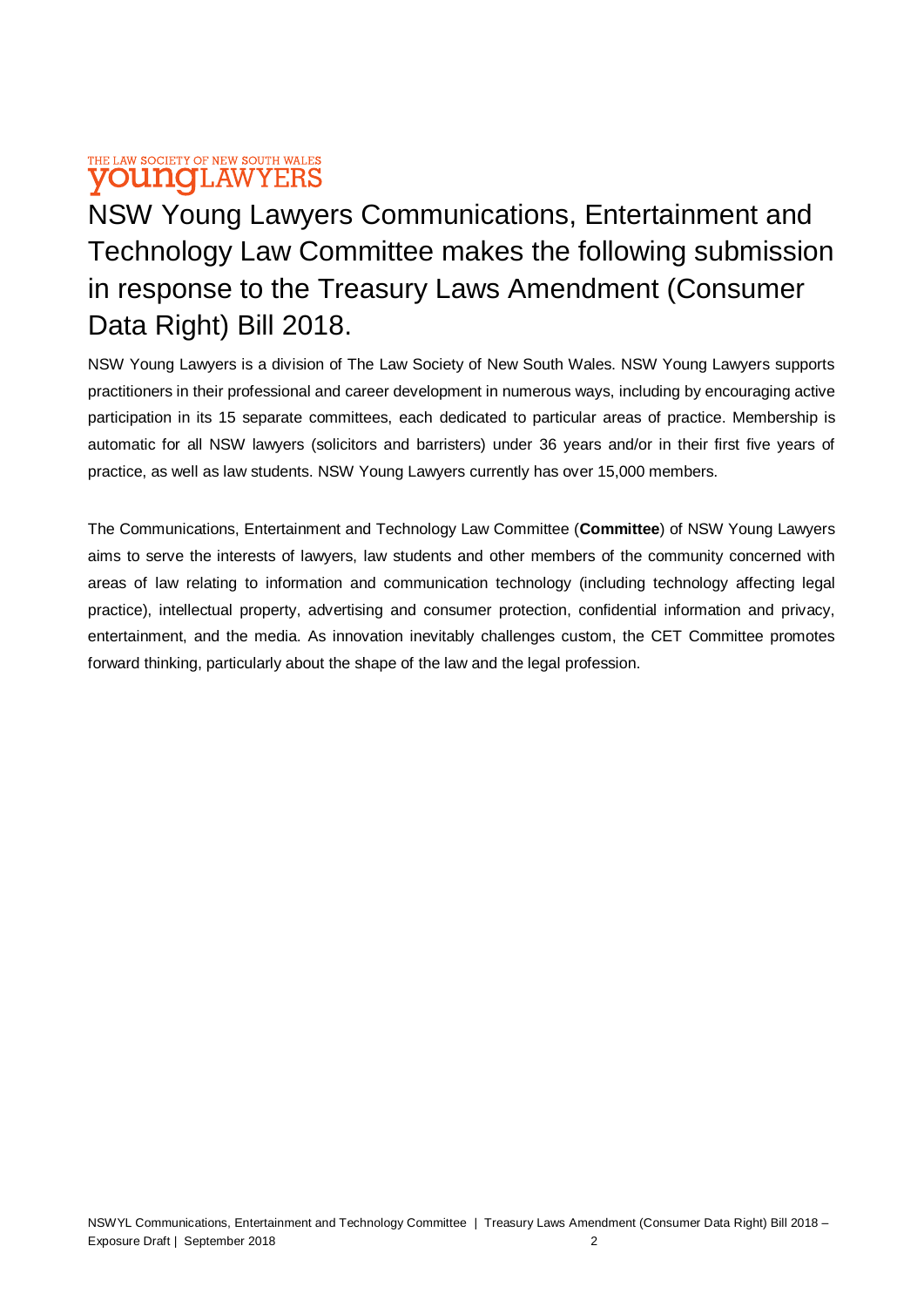## THE LAW SOCIETY OF NEW SOUTH WALES **VOUNCLAWYERS Overview**

The Communications, Entertainment and Technology Law Committee (**Committee**) of NSW Young Lawyers welcomes the opportunity to comment on the Exposure Draft of the *Treasury Laws Amendment (Consumer Data Right) Bill 2018* (**CDR Bill**).

The CDR Explanatory Material states that the CDR "will provide individuals and businesses with a right to efficiently and conveniently access specified data in relation to them" and that it is "designed to give customers more control over their information." The Committee is broadly supportive of initiatives to increase greater participation and control by consumers of their data in a manner that produces greater competition and consumer/individual outcomes.

However, greater 'open data' or data sharing raises legitimate concerns about privacy, data ownership and responsible and ethical data practices. The Committee submits that the proposed benefits to individuals/consumers can only be achieved with a strong and consistent emphasis on data safeguards, privacy protections and public trust to avoid repeating recent examples of data practices that are inconsistent with consumer expectations and which have eroded consumer/individual privacy and their trust in greater open data and data use, such as, for example, the data practices of Cambridge Analytica/Facebook and Health Engine.

In addition, the Committee refers the Treasury to its recent submission made to the *Department of the Prime Minister and Cabinet* in response to the proposed Data Sharing and Release Legislation Issues Paper (**DS&R Submission**). The Committee's DS&R Submission stressed that "the development and consideration of any Data Sharing and Release Bill should not occur in isolation to other data access regime, such as the development of the 'Consumer Data Right' currently being overseen by the Treasury." The Committee is of the view the resulting implications to individuals' privacy are exponentially greater when these two regimes are combined than when they are considered in isolation. As such, the Committee submits that the Treasury have regard to other data access and sharing regimes currently being developed or implemented by the Government when considering the privacy implications to individuals/consumers.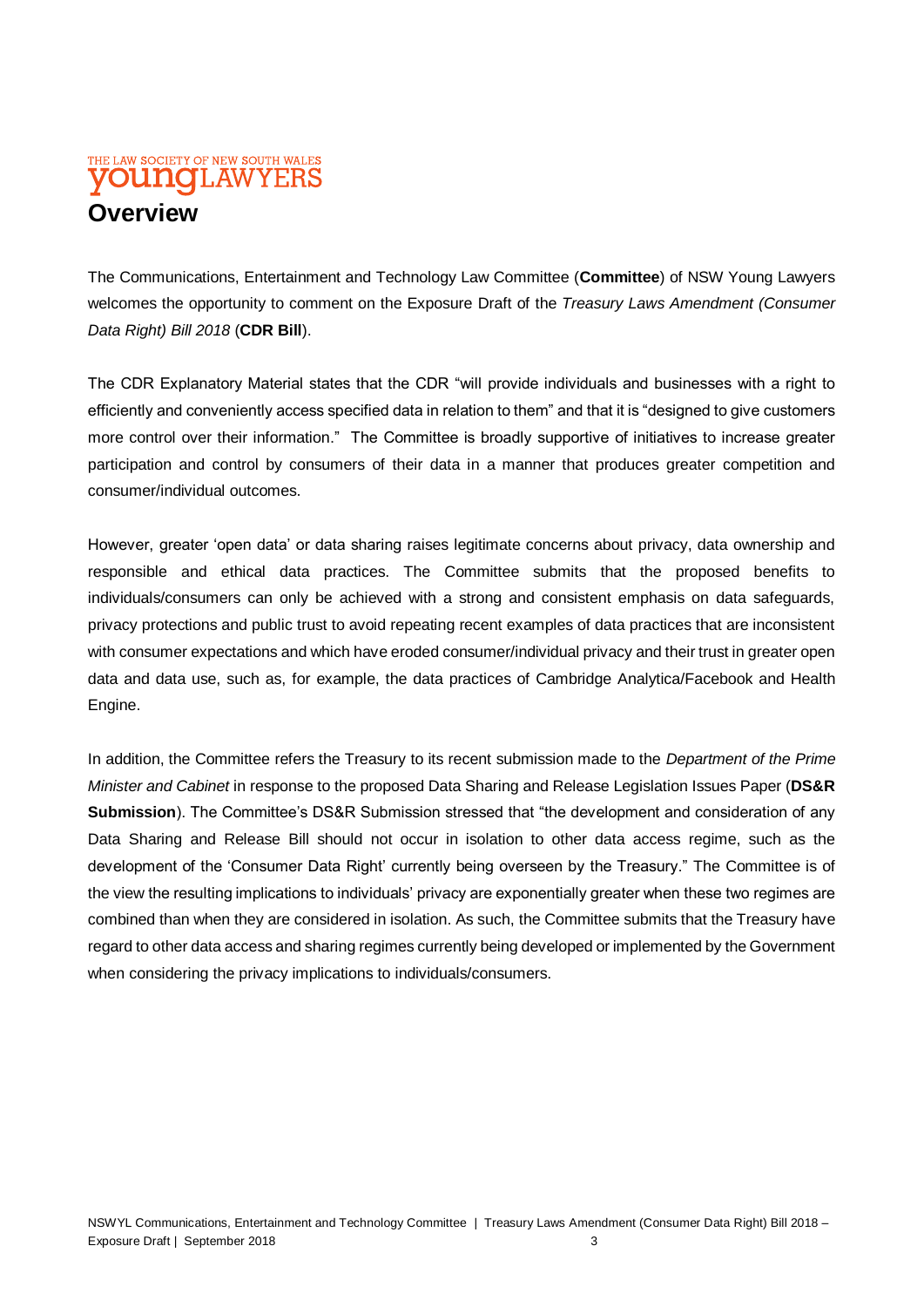## **1. Designated Sectors, Participants, and the Accreditation Process**

The Committee notes that the CDR is intended to first be implemented in the banking, energy and telecommunications sectors, and is expected to be introduced economy-wide in the future. The Minister will designate the sectors to which the CDR will apply. Proposed subsection 56AD(1) outlines several considerations that the Minister needs to make before designating a sector to the CDR.

The Committee welcomes the emphasis that has been placed on privacy considerations, as well as the promotion of competition and data-driven innovation. The Committee raises the following concerns:

- a) privacy considerations may be limited to the CDR context as opposed to consideration of privacy more broadly (ie. 'privacy considerations' may not account for the cumulative impact of the various data sharing and access regimes currently being developed and implemented by the Government);
- b) the appropriateness and utility of applying a single Consumer Data Right Framework (**CDRF**) across the economy with a diverse range of sectors, businesses, and activities and data sets (ie. different sectors of the economy are subject to different regulations and collect, hold and use different types of data – some of which may not be possible, desirable or useful to be subject to the CDR. For example, health data);
- c) Consumers in the CDR system will include individuals as well as small, medium or large businesses. The Committee notes the current small business exception under the *Privacy Act 1988* (Cth) (**Privacy Act**) and recommends that the appropriateness of this exception be reconsidered, notwithstanding the requirement under the CDR Bill for small businesses that become accredited data recipients to comply with privacy laws. The Committee considers that the CDR Bill would not address privacy issues and compliance relating to the personal information collected by small businesses that later become accredited data recipients. i.e. small businesses can currently collect a lot of personal information without any need to comply with the Privacy Act and this data may be subject to the CDR in the future if the small business becomes accredited;
- d) The Committee submits that a strong and consistent emphasis on data safeguards is required and recommends that both data holders and data recipients be subject to the accreditation process. In addition, the Committee submits that it is appropriate to require all data holders and data recipients that participate in the CDR be subject to rigorous data safeguards and privacy protections.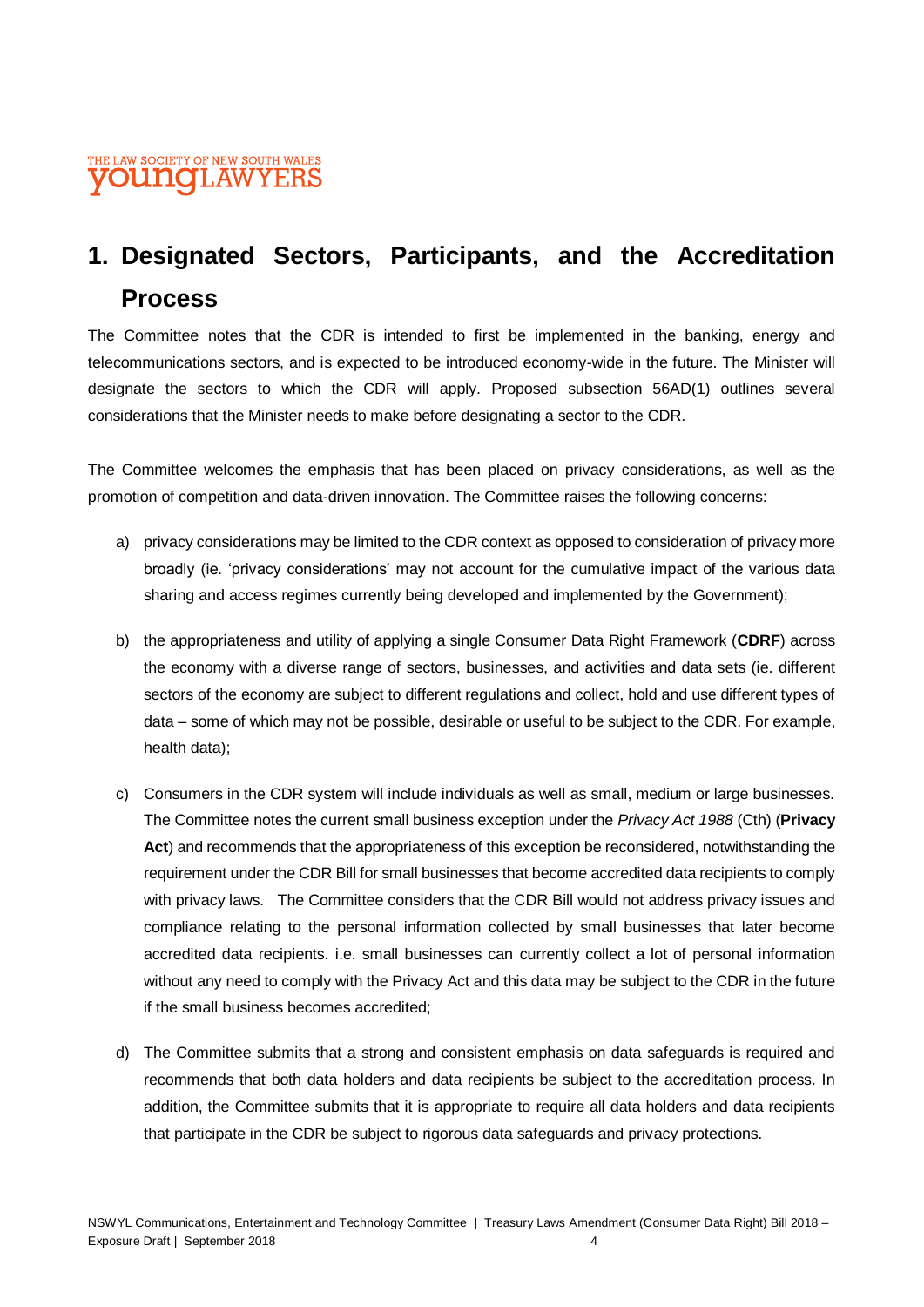#### THE LAW SOCIETY OF NEW SOUTH WALES LAWYERS **TATO**

- e) The Committee notes the scope for consumers to transfer certain data out of the CDR system and for non-accredited entities to participate in the system and gain access to certain data in certain circumstances.<sup>1</sup> The Committee is concerned about the paucity of detail provided in relation to these issues and recommends that further detail be provided in this regard, as well as consultation.
- f) Proposed section 56CE(1) provides that the Data Recipient Accreditor (initially the Australian Competition and Consumer Commission (**ACCC**)) may accredit a person if the person satisfies criteria specified in consumer data rules relating to the accreditation of data recipients. The Committee is particularly concerned about the lack of detail provided in relation of the criteria that persons will need to satisfy to become accredited as data recipients, as well as the broad scope of persons who are eligible to seek accreditation.<sup>2</sup> At this stage, it is not clear what criteria a person will need to satisfy in order to become accredited, particularly because the criteria, and the technical standards to support them, are yet to be formulated. The Committee submits further detail is required and submits that all data holder and data recipients participating in the CDR must adhere to minimum data safeguards and privacy protections.

## **2. Consumer Data Rules**

The CDR Bill empowers the ACCC to make rules (**Consumer Data Rules**) for designated sectors. The proposed section 56BB of the *Competition and Consumer Act (2010)* (**CCA**) sets out the matters which the Consumer Data Rules may deal with. These are:

- a) disclosure, use, accuracy, storage, security or deletion of CDR data for which there are CDR consumers (with additional details in section 56BC);
- b) disclosure, use, accuracy, storage, security or deletion of CDR data for which there are no CDR consumers (with additional details in section 56BD);
- c) accreditation of data recipients (with additional details in section 56BF);
- d) reporting and record keeping (with additional details in section 56BG);
- e) matters incidental or related to any of the above matters (with additional details in section 56BH).

While these proposed sections provide some framework to what the Consumer Data Rules will address for each designated sector, much of the detail is to be developed by the ACCC.

 $1$  Section 1.47 Explanatory Materials to the Draft Exposure Bill.

 $^2$  Section 56CE(2) of the Draft Exposure Bill provides that a person need not be a registered company nor an Australian citizen or permanent resident to become accredited.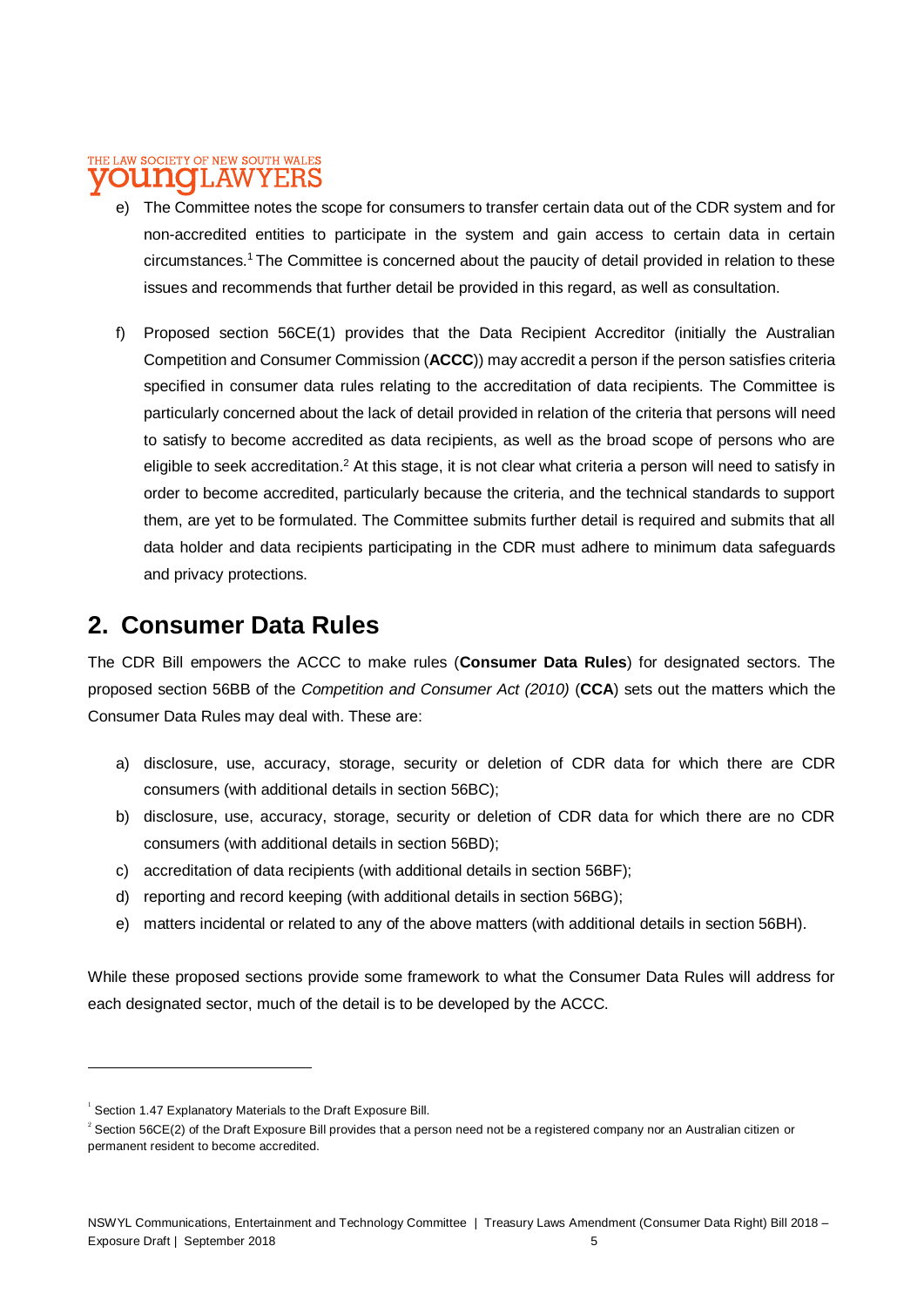#### THE LAW SOCIETY OF NEW SOUTH WALES T.AW DITTIO YERS

The Committee submits that rules will need to be adapted to particular sectors; given that any sector may become a designated sector in the future and the different types and utility of data held by each sector, it will be difficult to prescribe a single set of rules. However, insufficient detail creates uncertainty and provides little insight into how the Consumer Data Rules will operate in practice. The Committee is of the view that it is possible to provide some minimum requirements that cannot be derogated by the Consumer Data Rules. For instance, the CDR Bill should include minimum storage and security requirements, minimum reporting and record keeping requirements, and a basic framework for the accreditation process.

It is also unclear whether the Consumer Data Rules for each sector will have the ability to narrow the broad definition of CDR data in the proposed section 56AF. CDR data is proposed to be defined as information that is specified in an instrument designating a sector, as well as any information derived from that designated sector data and any information derived from that derived information, and so on. This cascading effect would likely capture a broad range of value-added data sets. This may have the unintended consequence of discouraging industry and businesses to invest in data and innovative data analysis and use, as the valueadded data (ie. the output of their investment) may be subject to the CDR to the benefit of competitors. In the long term this may reduce new innovative products and services that benefit consumers.

The Committee seeks further clarification on the scope of the CDR, including whether value-added data will be subject to the CDR. The Committee recommends that as first preference, the definition of CDR be narrowed to exclude information derived from derived information or alternatively, the ACCC be granted the power to limit the data that can be subject to the Consumer Data Right and the Consumer Data Rules.

The Committee also notes the difficulty of managing the multi-tiered compliance under the Privacy Act and the new privacy safeguards (discussed below) given the broad definition of the CDR data. The Committee supports the proposed section 56EC of the CCA, which provides if there is an inconsistency between the privacy safeguards and the Consumer Data Rules, the safeguards prevail over the rules to the extent of the inconsistency.

The lack of details in the current CDR Bill about the Consumer Data Rules means it is crucial that a robust public consultation process is conducted for every designated sector. The proposed section 56BO(1) of the CCA provides that before the Consumer Data Rules are made for a sector, consultation with the following parties are required:

- a) the public;
- b) the Information Commissioner;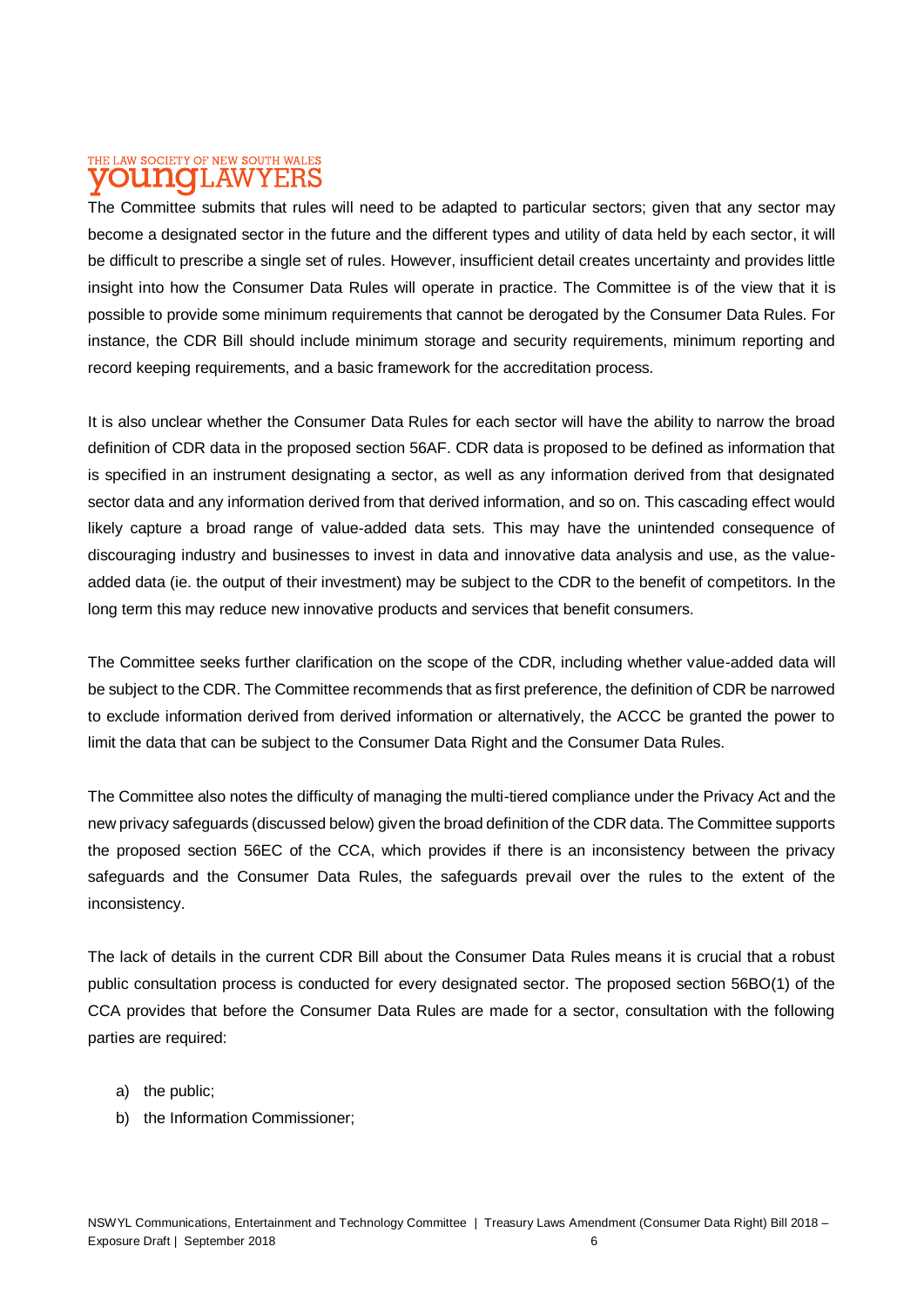### THE LAW SOCIETY OF NEW SOUTH WALES LAWYERS

- c) if the proposed rules relate to a particular designated sector  $-$  the person or body (if any) that the Commission believes to be the primary regulator of that sector; and
- d) any person or body prescribed by the regulations for the purposes of this paragraph.

The Committee suggests that if there is no primary regulator as described in (c), the Commission should conduct in-depth consultation with the entities that fall into the sector.

The proposed section 56BO(2) provides that when consulting with the public, it would be sufficient to make available the proposed Consumer Data Rules or a description of the content of the proposed Consumer Data Rules on the website and invite the public to comment on the proposed rules (emphasis added). The Committee submits that the provision of a description only may result in ambiguity in interpretation, and instead prefers that the full text be made available for consultation so consumers can understand the full scope and context.

The Committee notes that under proposed section 56BQ(1), the Commission can make Consumer Data Rules in an emergency, after consulting the Information Commissioner (but no other parties); and without the consent of the Minister, if the Commission is of the opinion that it is necessary, or in the public interest, to do so in order:

- (a) to protect the efficiency, integrity and stability of any aspect of the Australian economy; or
- (b) to avoid imminent risk of serious harm to consumers.

The Committee also notes that under the proposed section 56BQ(4), where "emergency" rules are made under this provision, unless the Minister makes a direction about those rules, they will cease to be in force 6 months after the date the rules were made.

The Committee is concerned that the CDR Bill provides extensive carve outs (such as the one noted above at s56BQ(1)) which result in many of the consultation processes being bypassed. In particular, the Committee is apprehensive about the wide range of instances that could constitute the protection of the "efficiency, integrity and stability of any aspect of the Australian economy." There is also no detail as to what would constitute "imminent risk of serious harm to consumers." The Explanatory Material also does not provide adequate guidance on what this term means.

The Committee recommends that unless definitive examples can be provided that would require such urgent action to explain these exceptions, the CDR Bill should not, in any circumstances, provide an exception to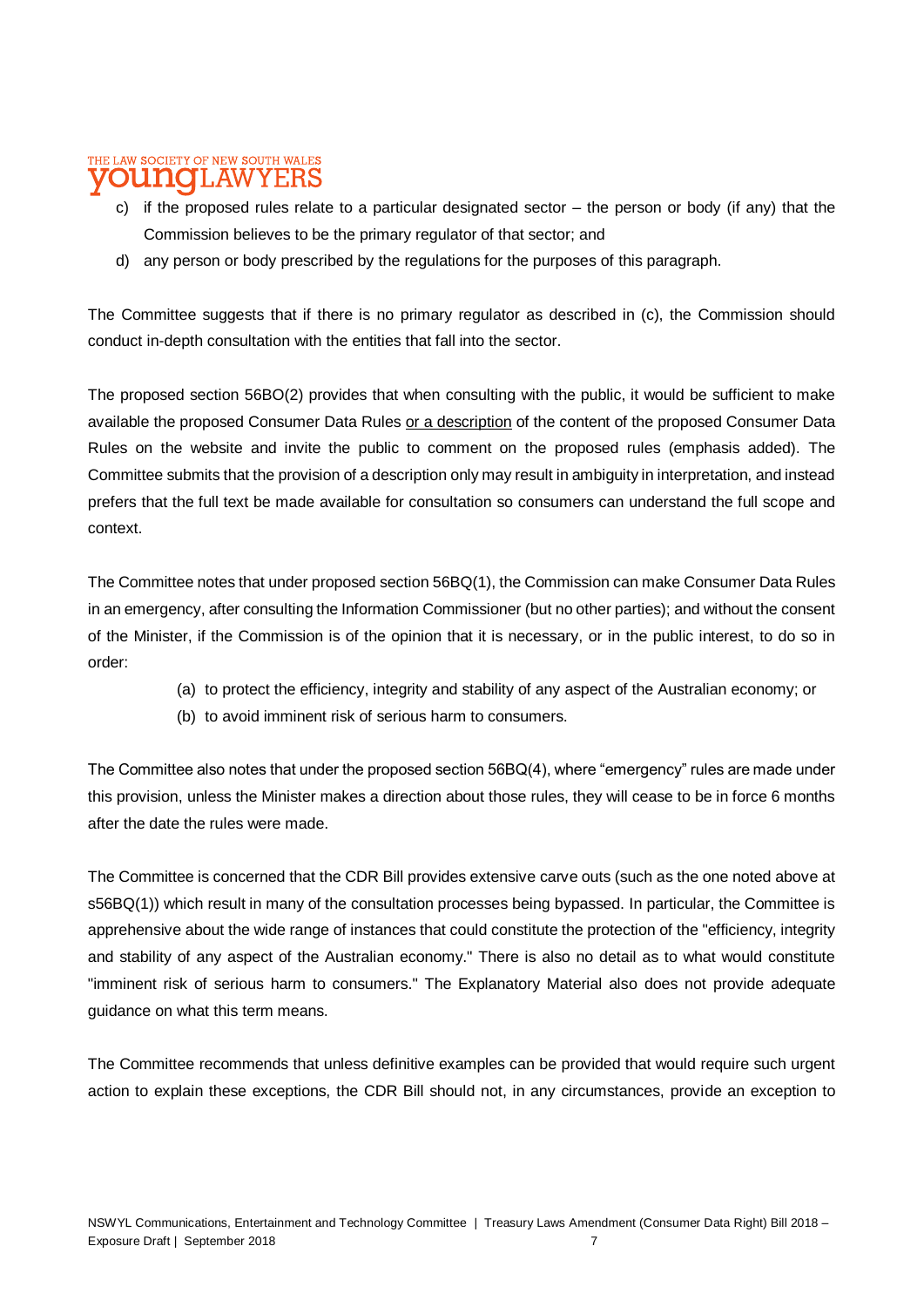#### THE LAW SOCIETY OF NEW SOUTH WALES **LAW** ITI 10 YERS

consultation with the Information Commissioner.<sup>3</sup> The Committee also suggests that instead of providing an exception to consultation, the Commission could instead be provided with a power to review or put a stay on a data disclosure in such emergency situations.

In relation to remedies, the ACCC will have the power to designate a civil penalty provision (proposed section 56BJ of the CCA) if there has been a breach of part or all of the Consumer Data Rules. However, the nature of those offences have not been specified.

The proposed section 56GC(2) of the CCA seeks to provide some comfort for data holders. This is evidenced by stating that if a "CDR participant" provides CDR data to another person in accordance with the relevant requirements, including the Consumer Data Rules, the "CDR participant" will not be liable to a civil or criminal action, for or in relation to that conduct. The Committee is uncertain how this will operate in practice where the data holder is in breach of other provisions of the CDR. The Committee is however supportive that the CDR Bill makes it a criminal offence and a civil penalty provision to engage in certain misleading or deceptive conduct in relation to the Consumer Data Right.<sup>4</sup>

## **3. Privacy Framework**

The Committee broadly supports the specific focus on protecting the privacy of consumers. It also supports the expansion of privacy protections under the CDR beyond the Privacy Act to data that 'relates' to an individual. The Committee notes that the Consumer Data Rules are likely to provide more sector specific privacy protections. Notwithstanding these, the Committee submits that fundamental privacy protections should be codified within the CDR Bill.

The Committee submits that an unambiguous identification of the rights consumers have with respect to the use of their own CDR data is essential.<sup>5</sup> Ambiguity is likely to reduce the value and bargaining power that a consumer could otherwise derive from the introduction of a CDR.

The Committee questions whether the appropriateness that complete records of industry sector specific data sets should be transferred upon request generally from one accredited data recipient to another. Privacy Safeguard 10 requires CDR participants to transmit all, and not part, of the information a consumer wishes to

 $^3$  Section 56BQ(3) of the Draft Exposure Bill

<sup>4</sup> Section 56BM of the Draft Exposure Bill

 $^5$  For example, a consumer that wishes to protect their privacy may wish to only permit transfer of a portion of a data set or opt to reduce the level of detail in a dataset before transmitting it.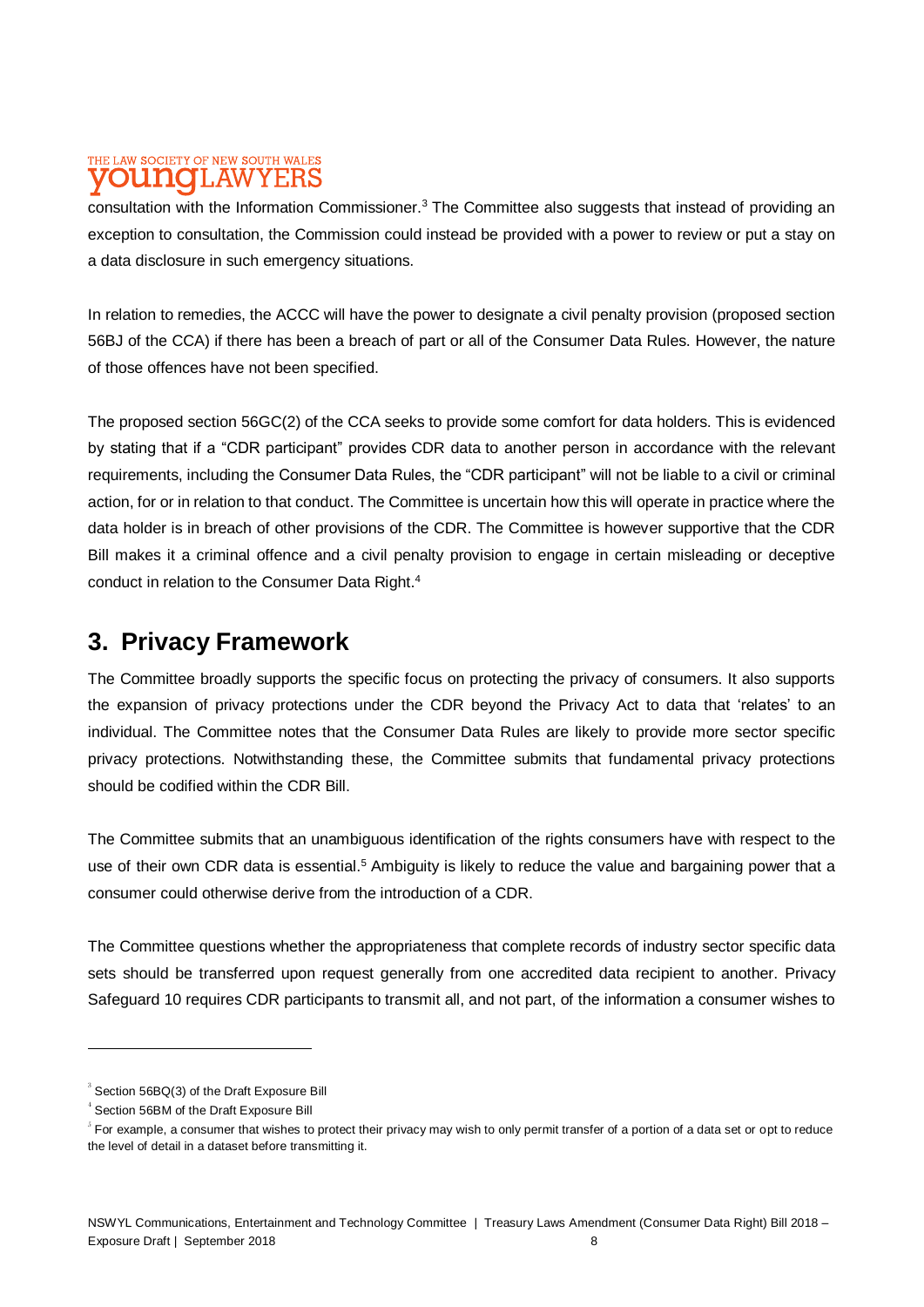#### THE LAW SOCIETY OF NEW SOUTH WALES **T.AW** mate **YEBS**

 $\overline{a}$ 

transmit. The Committee submits that consumers and individuals should have the right or ability to specify that only parts the CDR data is to be transmitted. The proposed wording of Privacy Safeguard 10, particularly the phrase 'complete' may stifle the opportunity for the privacy preserving trade-off that is possible between allowing CDR participants to access or monetise CDR data, and allowing consumers to have the choice and control to disclose the minimum amount of information required for there to be a mutual benefit. Privacy Safeguard 10 as proposed may have the consequence of inhibiting flexibility for consumers to choose the level of detail they wish to share.

The Committee further submits that the CDR Bill should contain an express prohibition on refusing services or products to a consumer or individual on the basis of refusing to agree to a CDR data transfer. This is in addition to requesting a transfer of CDR data where this data is not reasonably necessary to provide a consumer with competing services or products. For example, an accredited data recipient may request CDR data from an individual as a pre-condition to offering a competing service, notwithstanding that the CDR data may not be necessary for, or relate to, the purpose for which a consumer or individual engages or transacts with the accredited data recipient.

The Committee also submits that stronger protections are required to address the significant privacy implications both for the consumer consenting to a transfer of CDR data and for third parties who do not explicitly consent to that transfer. The Committee is concerned that this issue has not been specifically addressed under the CDR Bill. The impact of inadvertent or residual disclosures about third parties should be carefully considered from a privacy perspective. The Committee recommends that further information be provided in relation to the collection and use of personal information of third parties as the result of CDR datapractices (ie. combination and analysis of various CDR data sets).<sup>6</sup>

In order to allow a consumer to make an informed decision as to whether to consent to the transfer of CDR data, and the impact upon their privacy should that transfer occur, the Committee further recommends that accredited data recipients be required to:

disclose to the consumer the CDR data relating to that consumer that it is already in its possession. This is in addition to any other data relating to the consumer that it intends to combine with the CDR data; and

 $^6$  It is noted that EDB, s56EH (PS 5) refers to 'collects CDR data' but does not identify how and when the act of combining two or more CDR data sets will be considered 'a collection' of information giving rise to the obligation to notify the CDR consumer.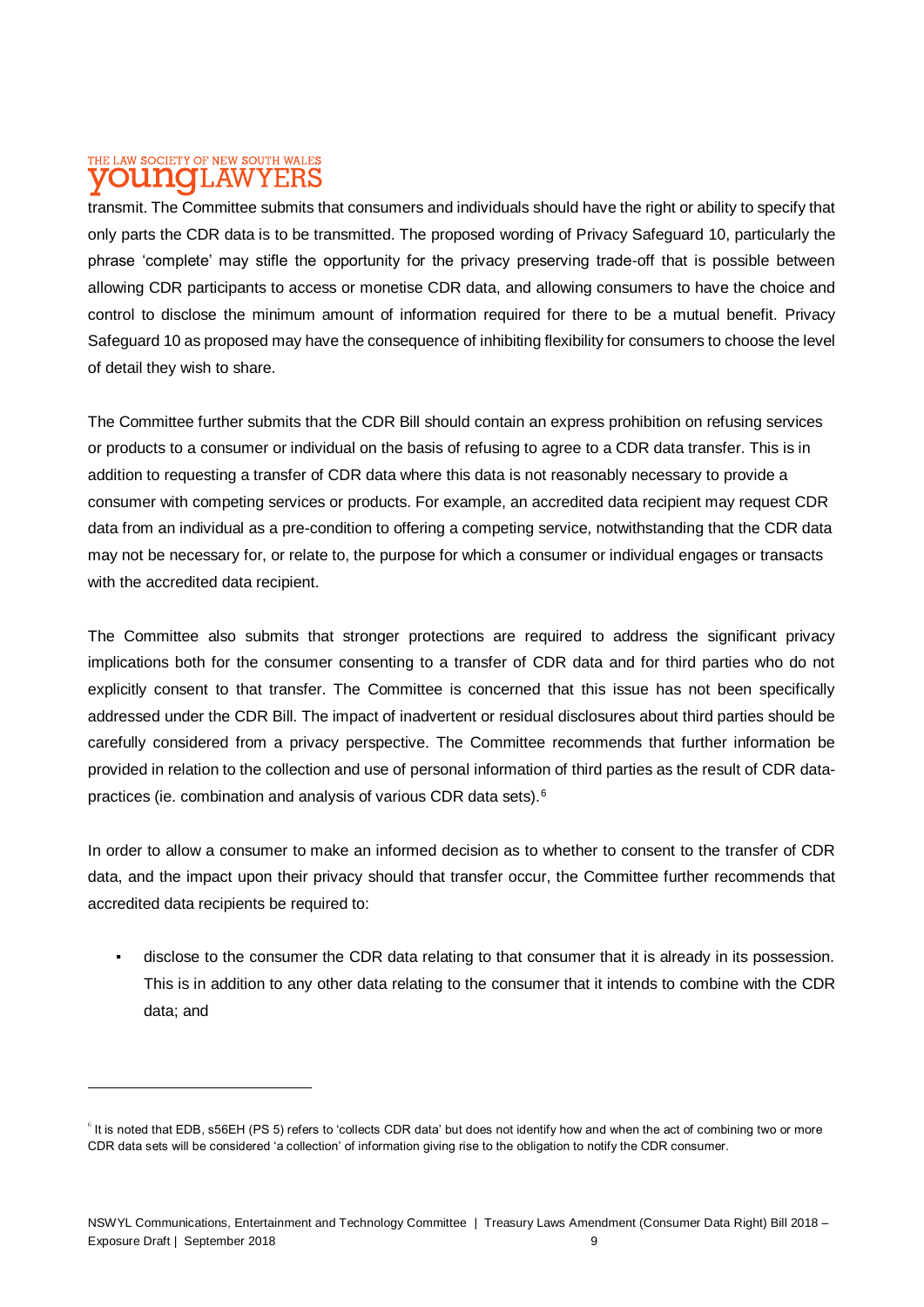### THE LAW SOCIETY OF NEW SOUTH WALES I.AW

provide an inference warning about the type of additional insight the accredited data recipient is likely to be able to deduce.

The Committee supports the current and time limited consent requirement as indicated in Consumer Data Right Privacy Protections document.<sup>7</sup> However the Committee is of the view that such a critical aspect of the CDR should be contained within the primary statute rather than left to the Consumer Data Rules. The Committee views the Consumer Data Rules as the appropriate vehicle to shape the extent of when consent lapses or needs to be renewed by the consumer. Despite this, given the differences between industry sectors, omitting the necessity for current and time limited consent as a stipulated inclusion of the Consumer Data Rules in the CDR Bill significantly diminishes a vital protection of consumer privacy. This is because it does not require the Consumer Data Rules to include such protections.

The Committee supports the intended purpose of Privacy Safeguard 11<sup>8</sup> subject to concerns the current drafting of the provision is inadequate as it does not specify lapsing or revocation of consent as alternative events requiring a person in possession of CDR data to delete that data.<sup>9</sup> The Committee is of the view that the control mechanism of deletion is vital to enable consumers to protect their privacy from the risk of misuse and data breaches.

In addition, the Committee is concerned about the relegation of guidance on how to interpret 'de-identified' to the Exposure Draft Explanatory Materials.<sup>10</sup> This definition has significant implications for consumer privacy given that a person who has CDR data they no longer need, can opt to 'de-identify' it rather than delete it. In its current form, it is unlikely any CDR data would be deleted if in the 'de-identified' form it carried any value.<sup>11</sup>

Unless de-identification is defined clearly in the legislation, a reference to it is highly problematic. The conventional approach of removing identifiers such as name, address, date of birth from collected data which contains or concerns intimate details of people's lives (such as when and where they conducted credit transactions or when, where and whom they called or texted) is a form of de-identification that is inadequate.

 $\sigma$  Particularly the discussion at page 2 which accompanies the title 'Genuine Consent'

[https://static.treasury.gov.au/uploads/sites/1/2018/08/Consumer\\_Data\\_Right\\_Privacy\\_T316972.pdf](https://static.treasury.gov.au/uploads/sites/1/2018/08/Consumer_Data_Right_Privacy_T316972.pdf) <sup>8</sup> Section 56EN of the Draft Exposure Bill.

 $^{\circ}$  "Rights to withdraw or delete" was specified as an important part of the CDR in the document titled Consumer Data Right Privacy Protections [https://static.treasury.gov.au/uploads/sites/1/2018/08/Consumer\\_Data\\_Right\\_Privacy\\_T316972.pdf.](https://static.treasury.gov.au/uploads/sites/1/2018/08/Consumer_Data_Right_Privacy_T316972.pdf)

 $10^{\circ}$  See [https://static.treasury.gov.au/uploads/sites/1/2018/08/Consumer\\_Data\\_Right\\_EM\\_T316972.pdf](https://static.treasury.gov.au/uploads/sites/1/2018/08/Consumer_Data_Right_EM_T316972.pdf) at 1.173.

<sup>&</sup>lt;sup>11</sup> The Committee also notes that the less de-identified CDR data is, the more likely it is to carry value, encouraging persons seized with CDR data to override the protection intended by this provision at a cost to consumer privacy.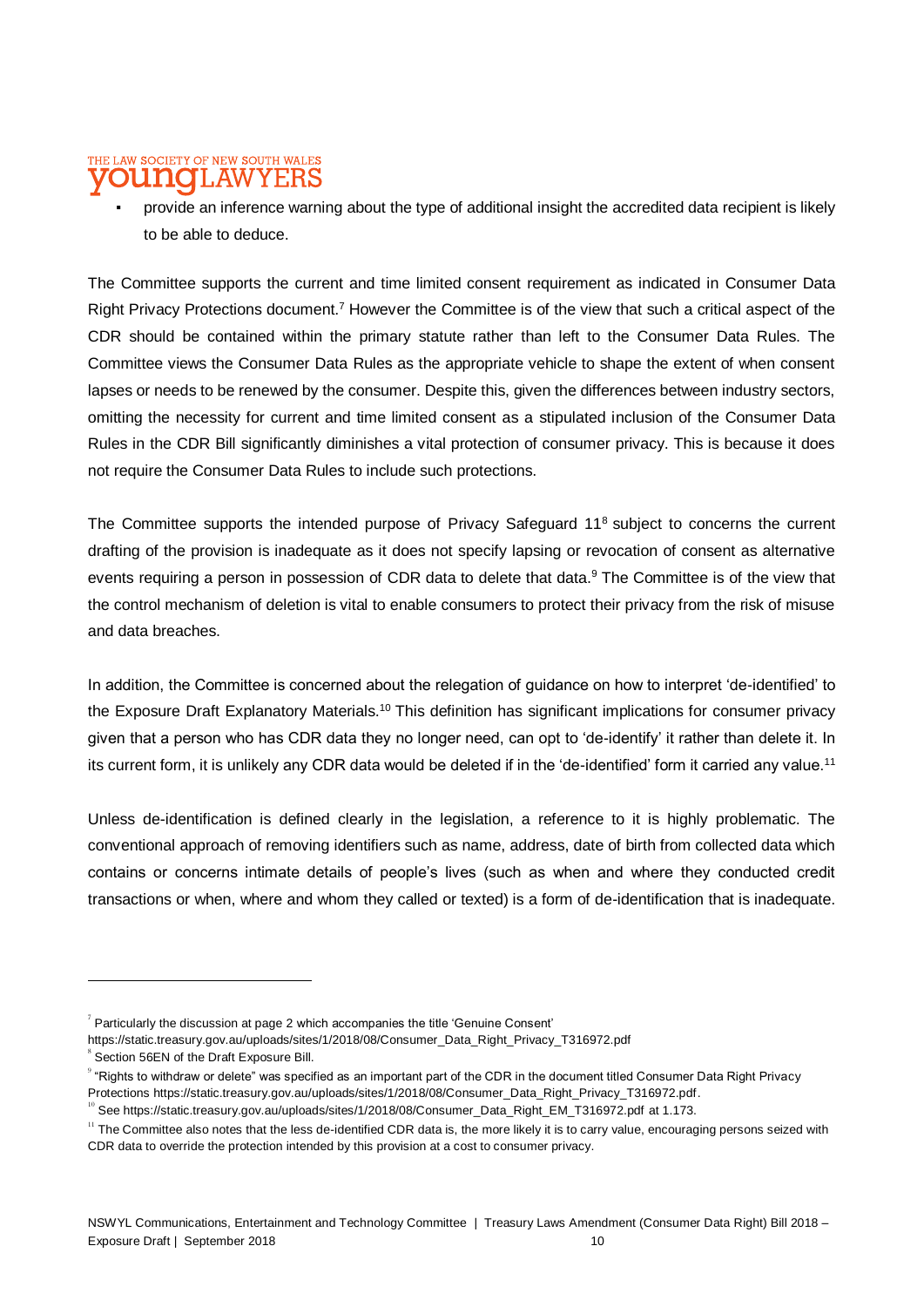#### THE LAW SOCIETY OF NEW SOUTH WALES T.AW ITIAIO YERS

The conventional process of cross referencing can reveal the identity of the consumer to whom the data belongs. These kinds of processes are likely to be made more readily accessible in the future.

Furthermore, stakeholder certainty in relation to how to comply with the CDR Bill is likely to be reduced if further guidance is not provided. The Committee recommends that the definition of de-identification<sup>12</sup> should be extended to ensure that all copies of the redundant data are permanently transformed into a state from which they can no longer be used to identify the consumer to whom it relates. This should take into account (a) the capacity for anonymity inherent to the type and scope of data and (b) accounting for public and commercially available datasets and analysis tools which could be utilised to reconstitute the redundant data.

The Committee supports and recommends the inclusion of private remedies for consumers/individuals, as was noted as a CDR privacy protection in an earlier document released by Treasury.<sup>13</sup> The Committee considers it important to provide aggrieved consumers and individuals who have suffered a breach of their privacy by non-compliance with the CDR with an ability to seek relief independently of enforcement agencies and in addition to ability to make complaints to the relevant enforcement agency. The Committee considers that in the context of the growing importance of consumer data and future CDR participants increasingly relying on data relating to individuals when making decisions which affect them, providing consumers with private remedies is incredibly important. This is because of the significant impact incorrect or unauthorised data can have upon an individual's life. This risk of litigation would also further incentivise CDR participants to comply with their obligations under the Consumer Data Right Safeguards Framework.

The Committee is of the view that irrespective of prior standing consent given by a consumer, organisations which have CDR data in their possession from any source (other than directly from a consumer) should be required to inform the consumer the CDR data sets that were relied upon, upon request by that consumer. This information should be able to be interpreted by all consumers and easily allow the consumer to access it. Without such a requirement, there is a high risk that consumers that are denied certain products because of their CDR data (especially where that data is erroneous or is available due to a mistake) will be additionally disadvantaged. This would be due to the additional time and resources they need to expend to identify the specific CDR data which was relied upon by the CDR participant making the decision. One way in which this could be achieved would be by extending Privacy Safeguard 5<sup>14</sup> to have the effect that a CDR participant that

 $12$  Section 56EN(2) [final paragraph] of the Draft Exposure Bill.

<sup>&</sup>lt;sup>13</sup> "Direct rights of action" was specified as an important part of the CDR in the document titled Consumer Data Right Privacy Protections [https://static.treasury.gov.au/uploads/sites/1/2018/08/Consumer\\_Data\\_Right\\_Privacy\\_T316972.pdf.](https://static.treasury.gov.au/uploads/sites/1/2018/08/Consumer_Data_Right_Privacy_T316972.pdf)

 $14$  Section 56EH of the Draft Exposure Bill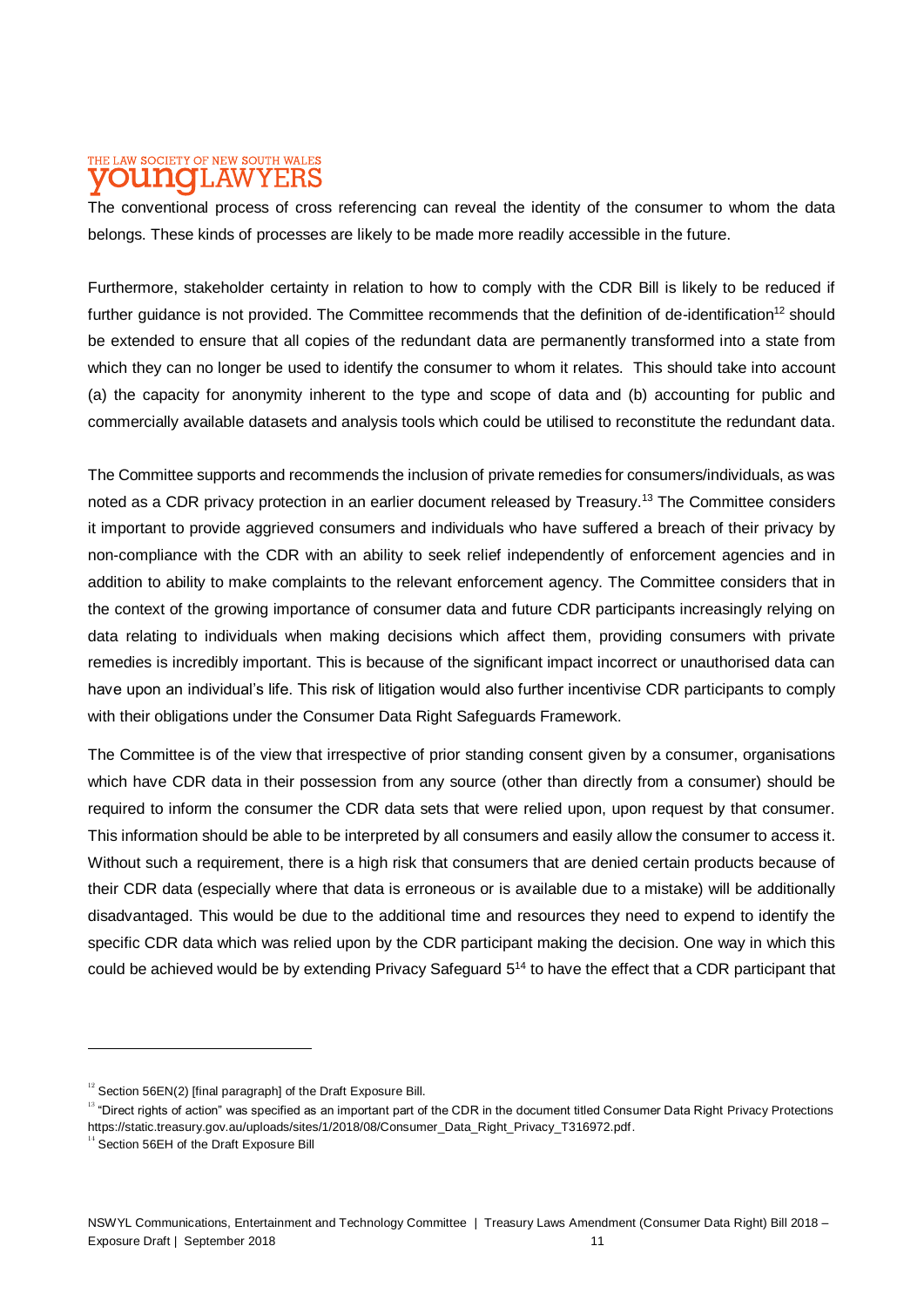### THE LAW SOCIETY OF NEW SOUTH WALES LAWYERS

is in possession of CDR data should not be able to use that data until reasonable steps to notify consumer of that use have been undertaken.

The structures and processes in relation to this new proposed system should be clearly outlined so that consumer confusion is minimised. Consideration should be given to ensuring minimal duplication and ensuring clear delineation of roles and responsibilities for regulatory bodies. Consumers should also be educated to understand where to go to make a complaint.

Finally, the Committee recognises that the CDR and educational campaign designed to increase consumer awareness of the CDR will play a critical role in achieving the privacy outcomes targeted for the Consumer Data Right Safeguards Framework. However, care should be taken in relying too heavily on these future steps during the drafting of the CDR Bill. Particular care should be employed to minimise the complexity that arises from interactions between the CDR Bill, the Privacy Act and CCA.

## **Concluding Comments**

NSW Young Lawyers and the Committee thank you for the opportunity to make this submission. The Committee would welcome further consultation opportunities on a more detailed level.

Please note that the views and opinions expressed in this letter are on behalf of the Committee and its authors/contributors and do not reflect the views or opinions of any employer or company related to the authors and/or contributors.

If you have any queries or require further submissions please contact the undersigned at your convenience.